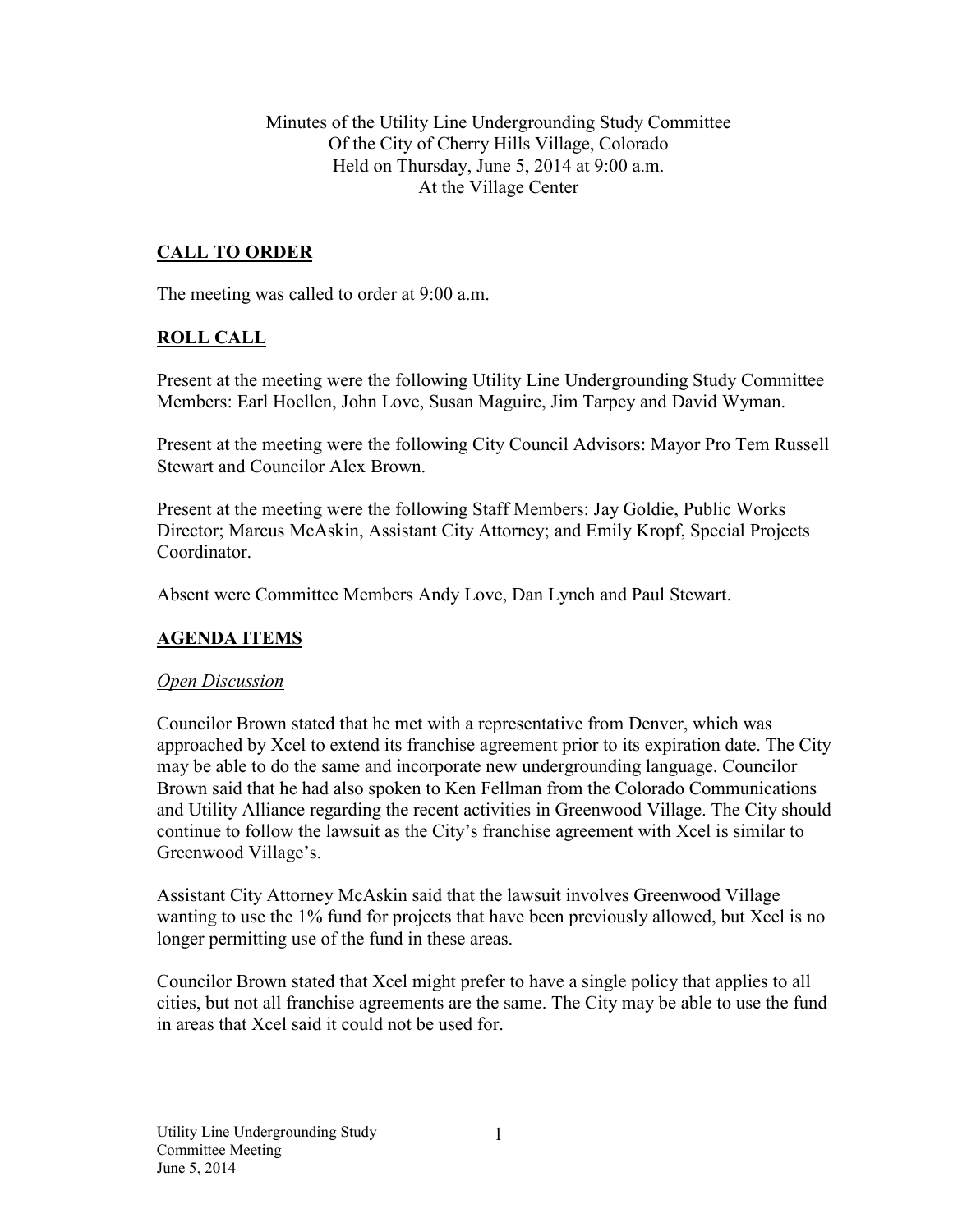Committee Member Tarpey said that Xcel is most likely interested in creating uniformity as the fund will be used regardless. Xcel does not want to set a precedent that other communities may follow.

Mayor Pro Tem Stewart replied that it will be interesting to see how the outcome of the franchise agreement in Denver affects other cities.

Councilor Brown added that Chris Mitchell from MuniNetworks and Vince Jordan from the City of Longmont will be visiting the City on June  $11<sup>th</sup>$  to discuss municipal utilities and fiber optics. All Committee Members are welcome to attend the meeting.

Committee Member John Love asked how many conduits and bores the City will need. He asked if there is the option to share bores.

Public Works Director Goldie responded that it depends on the required separation of lines.

Councilor Brown noted that the number of bores is a cost factor.

Committee Member Tarpey stated that franchise agreements are approved by the Public Utilities Commission. A charge could be added to the City's franchise agreement for rate payers to convert utilities.

Mayor Pro Tem Stewart suggested having Ken Fellman attend the next Committee meeting.

Committee Member Maguire asked when the engineering study will be proposed to City Council.

Public Works Director Goldie responded that the Committee has to select a section to engineer and then the proposal can be added to the next City Council agenda.

Committee Member Maguire asked if the study can be completed by the end of summer.

Public Works Director Goldie replied no. It will most likely not be finished until the end of the year.

The Committee agreed to engineer the section of E. Quincy Avenue between S. Holly Street and Happy Canyon Road as it has both Xcel and CenturyLink lines located aboveground.

Councilor Brown suggested providing an update to City Council of the Committee's progress when the engineering proposal is presented.

The Committee agreed to meet on July  $17<sup>th</sup>$  following the presentation to City Council.